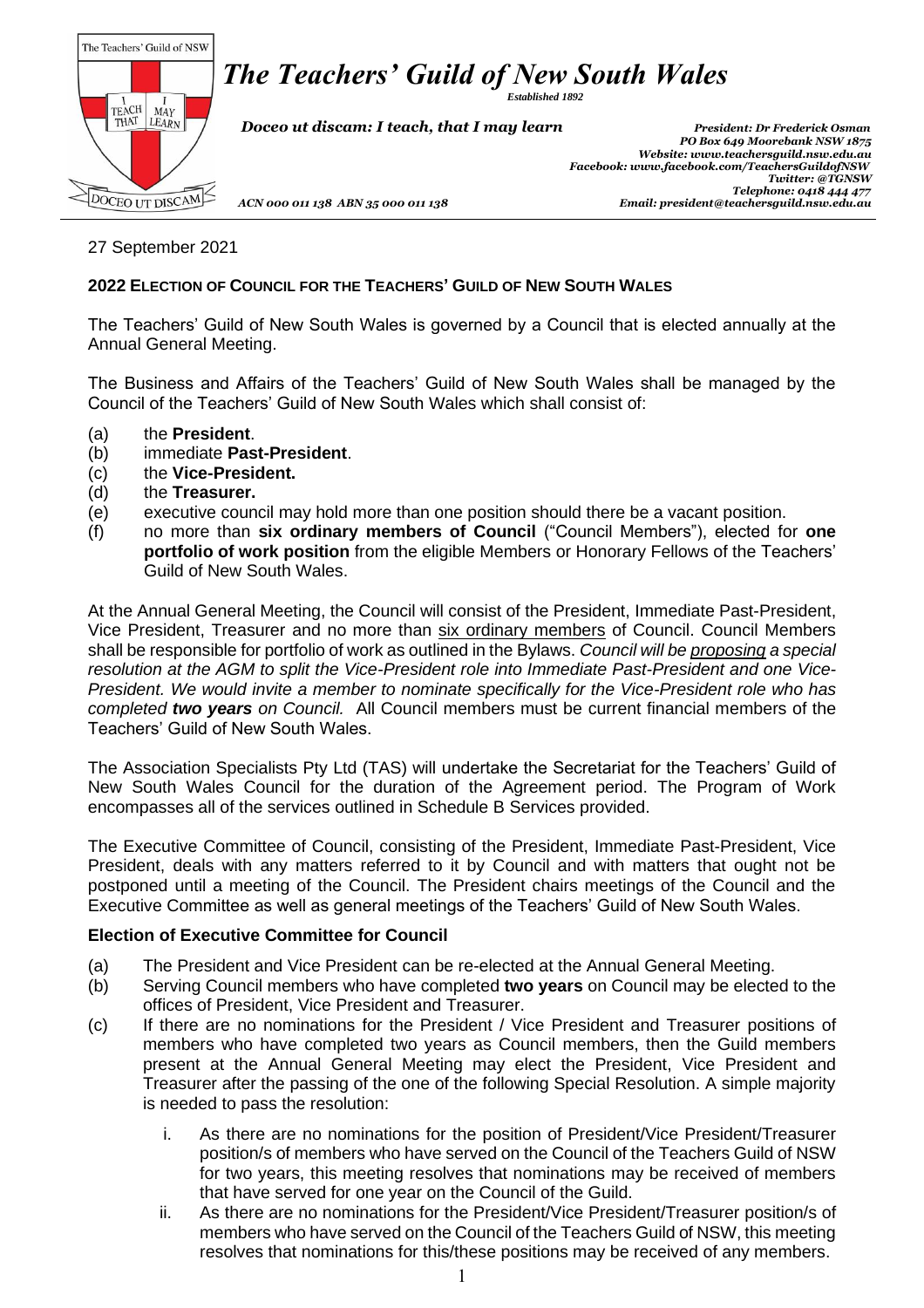*Established 1892*

The Teachers' Guild of NSW  $\left[\begin{array}{c|c} 1 & I \\ \text{TEACH} & \text{MAP} \\ \text{THAT} & \text{LEARN} \end{array}\right]$ DOCEO UT DISCAM

 *Doceo ut discam: I teach, that I may learn President: Dr Frederick Osman*

 *PO Box 649 Moorebank NSW 1875 Website[: www.teachersguild.nsw.edu.au](http://www.teachersguild.nsw.edu.au/) Facebook[: www.facebook.com/TeachersGuildofNSW](http://www.facebook.com/TeachersGuildofNSW) Twitter: @TGNSW Telephone: 0418 444 477 ACN 000 011 138 ABN 35 000 011 138 Email: president@teachersguild.nsw.edu.au*

#### 2022 ELECTION OF COUNCIL ROLE DESCRIPTIONS FOR THE TEACHERS' GUILD OF NEW SOUTH WALES

#### **PRESIDENT**

### **ROLE DESCRIPTION - TEACHERS' GUILD OF NEW SOUTH WALES**

The President of the Teachers' Guild of New South Wales is responsible for providing leadership and fostering innovation with a view to achieve the Teachers' Guild purpose, vision and goals.

#### **Responsibilities**

- Provide leadership and direction to the Teachers' Guild of New South Wales through the Council.
- Chair and manage Council meetings and activities.
- Coordinate the functions and activities of the Teachers' Guild of New South Wales through management, delegation and liaison.
- Represent and promote the Teachers' Guild of New South Wales in all relevant forums.
- Provide leadership and motivation to the Teachers' Guild of New South Wales in its pursuit of the advancement of knowledge.
- Actively promote the interests of the Teachers' Guild of New South Wales to senior echelons of government, business, academia and not-for-profit sectors in the community of NSW and beyond.
- In conjunction with the Council, develop and implement long-term strategic plans to ensure the future prosperity and viability of the Teachers' Guild of New South Wales.
- In conjunction with the Council, develop and implement short-term operational plans, consistent with the long-term strategic direction of the Teachers' Guild of New South Wales.
- To oversee the finances, publications, communications and advocacy for the Teachers' Guild of New South Wales.

#### **VICE PRESIDENT ROLE DESCRIPTION - TEACHERS' GUILD OF NEW SOUTH WALES**

The Vice-President will support the President in providing leadership to the Guild overall including organising the committee meeting minutes. The Vice-President will step into the President's role in their absence.

#### **Responsibilities**

- In the event that the President is unable to fulfil their duties, the Vice President will step into that role.
- Chair Committee meetings in the President's absence, ensuring that they follow an agenda and are correctly recorded with minutes being archived. The Vice President will be responsible to record the minutes for each of the council meetings scheduled.
- Provide leadership and motivation to the Teachers' Guild of New South Wales in its pursuit of the advancement of knowledge.
- Represent the Teachers' Guild of New South Wales at functions and in activities where it is in the Guild's interests to do so when the President is unable to do so.
- Actively promote the interests of the Teachers' Guild of New South Wales to senior echelons of government, business, academia and not-for-profit sectors in the community of NSW and beyond.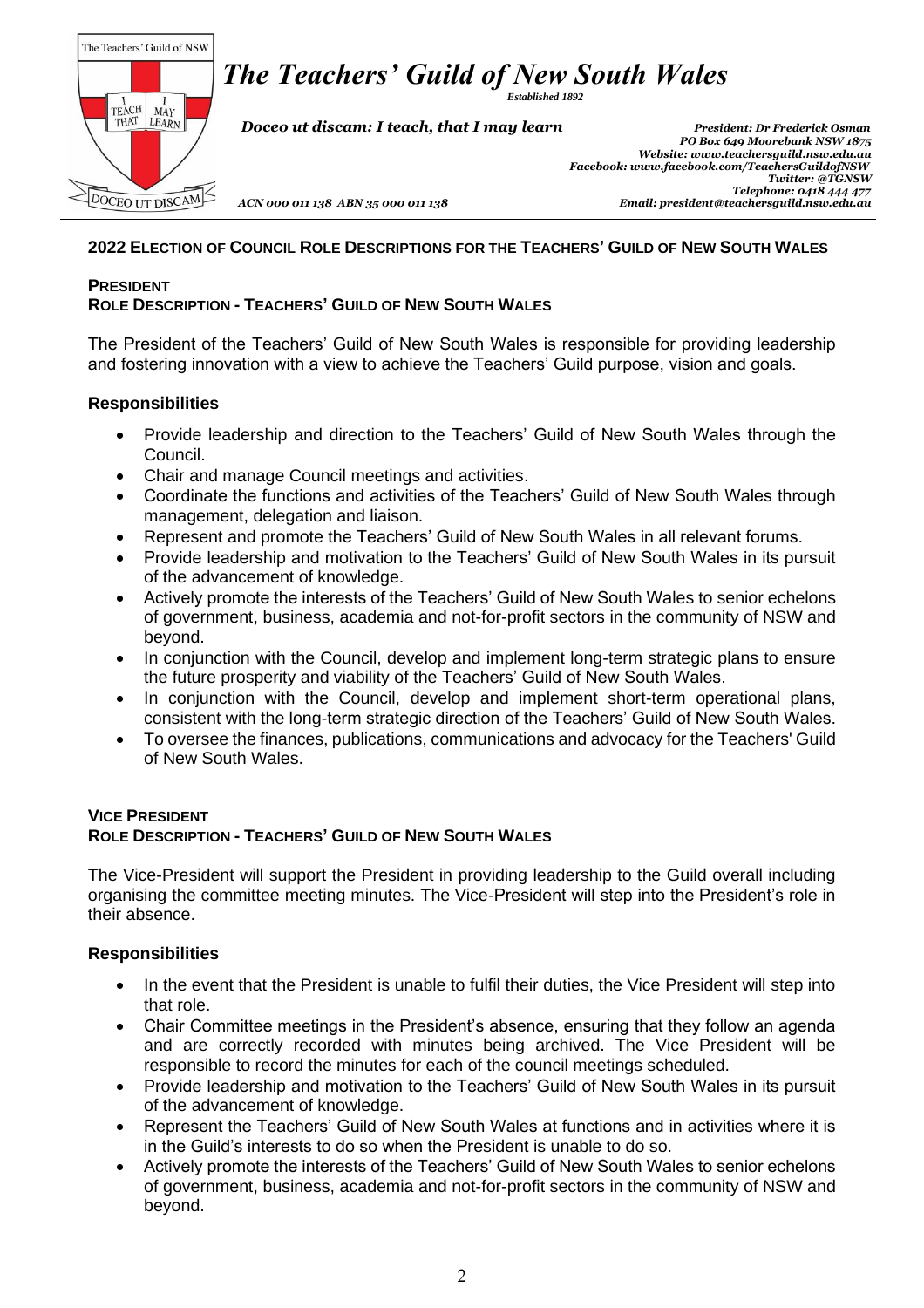

*Established 1892*

 *Doceo ut discam: I teach, that I may learn President: Dr Frederick Osman*

 *PO Box 649 Moorebank NSW 1875 Website[: www.teachersguild.nsw.edu.au](http://www.teachersguild.nsw.edu.au/) Facebook[: www.facebook.com/TeachersGuildofNSW](http://www.facebook.com/TeachersGuildofNSW) Twitter: @TGNSW Telephone: 0418 444 477 ACN 000 011 138 ABN 35 000 011 138 Email: president@teachersguild.nsw.edu.au*

- In collaboration with the President and Council, contribute to the development and implementation of long-term strategic plans to ensure the future prosperity and viability of the Teachers' Guild of New South Wales.
- In collaboration with the President and Council, contribute to the development and implementation of short-term operational plans, consistent with the long-term strategic direction of the Teachers' Guild of New South Wales.
- In collaboration with the President to oversee the finances for the Teachers' Guild of New South Wales.

#### **TREASURER ROLE DESCRIPTION - TEACHERS' GUILD OF NEW SOUTH WALES**

The Treasurer will be responsible for the financial supervision of the Teachers' Guild of New South Wales. The Treasurer is responsible to regularly report on the Guild financial status at the Council meetings and to the Guild members during the Annual General Meeting.

## **Responsibilities**

- In consultation with the Council, to prepare the annual budget, reflecting anticipated income and expenditure of the Guild during the forthcoming calendar year.
- To maintain detailed and accurate records of all income and expenditure in a format acceptable to the Guild's accountant for the time being.
- To present to each meeting of the Council a statement of the Guild's current financial situation, including liquidity, and to advise Council concerning expenditure and the timing of expenditure.
- To be one of the signatories to each Guild bank account.
- To issue receipts, or cause receipts to be issued, in relation to all payments.
- To prepare payment for all verified invoices and other liabilities of the Guild as approved by the Council, and to ensure that such payments are made in a timely fashion.
- To attend to general banking activities for the Guild, including depositing payments, balancing bank statements and alerting Council to other banking business as needed; and where a second signatory is required, ensuring that other banking matters are attended to in a timely fashion.
- In consultation with the Council, to ensure that the Guild's ASIC invoices and insurances are maintained and paid promptly, and to alert Council to any invoice-related matters in a timely fashion.
- In collaboration with TAS and in consultation with other persons responsible for each Guild activity, ensure that a process is in place for all attendees to make payments for the activity where appropriate and for attendees who fail to make payments, a process is in place to ensure payments are made.
- To liaise with the Guild's accountant for the time being concerning the annual accounts and audit, to prepare and present all records as may be required by the accountant, and to ensure that the accounts, fully audited, are available in good time for the Annual General Meeting.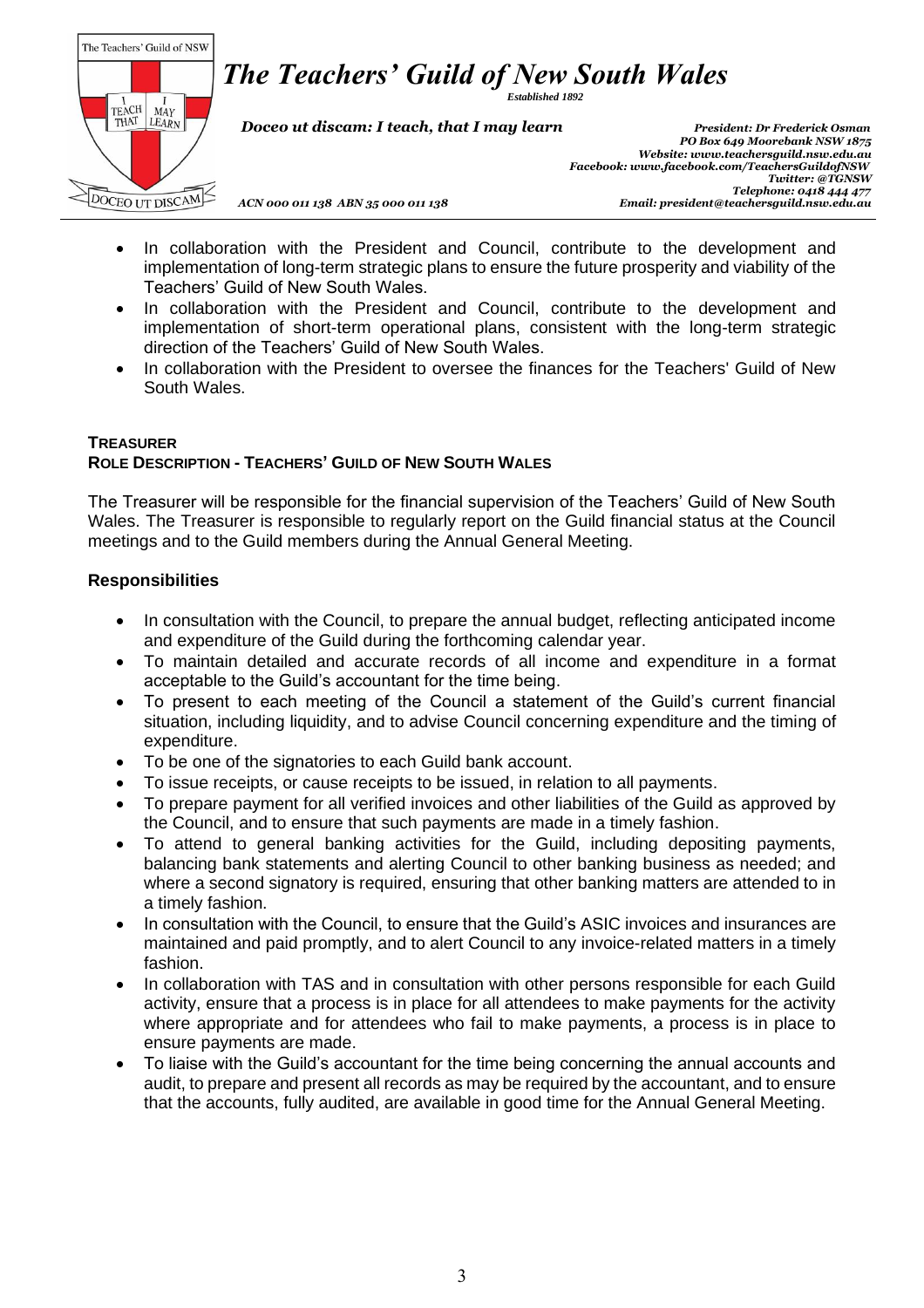*Established 1892*

The Teachers' Guild of NSW  $\left[\begin{array}{c|c} 1 & I \\ \text{TEACH} & \text{MAP} \\ \text{THAT} & \text{LEARN} \end{array}\right]$ DOCEO UT DISCAM

 *Doceo ut discam: I teach, that I may learn President: Dr Frederick Osman*

 *PO Box 649 Moorebank NSW 1875 Website[: www.teachersguild.nsw.edu.au](http://www.teachersguild.nsw.edu.au/) Facebook[: www.facebook.com/TeachersGuildofNSW](http://www.facebook.com/TeachersGuildofNSW) Twitter: @TGNSW Telephone: 0418 444 477 ACN 000 011 138 ABN 35 000 011 138 Email: president@teachersguild.nsw.edu.au*

#### **COUNCIL MEMBER FOR AWARDS ROLE DESCRIPTION - TEACHERS' GUILD OF NEW SOUTH WALES**

The Council Member for Awards role is to coordinate and identify the potential candidates for awards and manage the selection process for nominations with award panels.

# **Responsibilities**

Recommend to Council, nominations that are highly suitable in the following areas:

- **The Phyllis Evans Medal:** Distinguished Educator honoured by the Teachers' Guild of New South Wales.
- **The Research Award:** "Guild Research Award" is offered to a Postgraduate Student and/or Experienced teacher in NSW or ACT schools, who is currently completing or has completed a research of direct benefit to classroom teaching, within the last two years'.
- **Regional / Remote Teaching and Learning Excellence Award:** This award has been created to encourage excellence in the development of online resource materials which are accessed by students in regional / remote learning environments. The Teachers' Guild of New South Wales will award **two winners** from Regional / Remote Teaching and Learning applications associated with education delivery in any School sector, including TAFE, VET and University.
- **Awards for Teachers in their Early Years of Teaching:** This is an annual **Primary** and **Secondary** School division prize.
- **World Teachers' Recognition Awards:** Honoring teachers with the World Teachers' Recognition Certificate who have made a wonderful contribution to their school in advancing the education profession.
- Life Membership (FTGN): Recognition of outstanding commitment and contribution to the Teachers' Guild of NSW in its activities. Life Members will have had extensive, long-term involvement in the Teachers' Guild of New South Wales, such as extensive publications in the Guild journal, Proceedings, or service on the Council as President, Vice President, Secretary or Treasurer, for at least three years. Members who satisfy this profile may be offered the honor of Life Membership of the Guild, which would involve the granting of the post-nominals FTGN. Life Members are exempt from the annual subscription.
- **Honorary Fellowship (HFTGN):** Recognize outstanding educators who have made major contributions both within their mainstream sphere of work and more broadly across the profession. Honorary Fellowship would involve the granting of the post-nominals HFTGN. Existing members, or current non-members, may make an application to the Guild for Honorary Fellowship of the Guild. The application must provide evidence that the applicant has met criterion 1, and any three of criteria 2 (a-g) of the guidelines.

## **Required Skills**

Extensive knowledge of the significant contributors to these fields that the Guild should recognize.

Purpose: Advertise for and manage applications for Awards, and manage the selection process for those Awards.

Reporting: Provide formal recommendations for Awards for Council approval.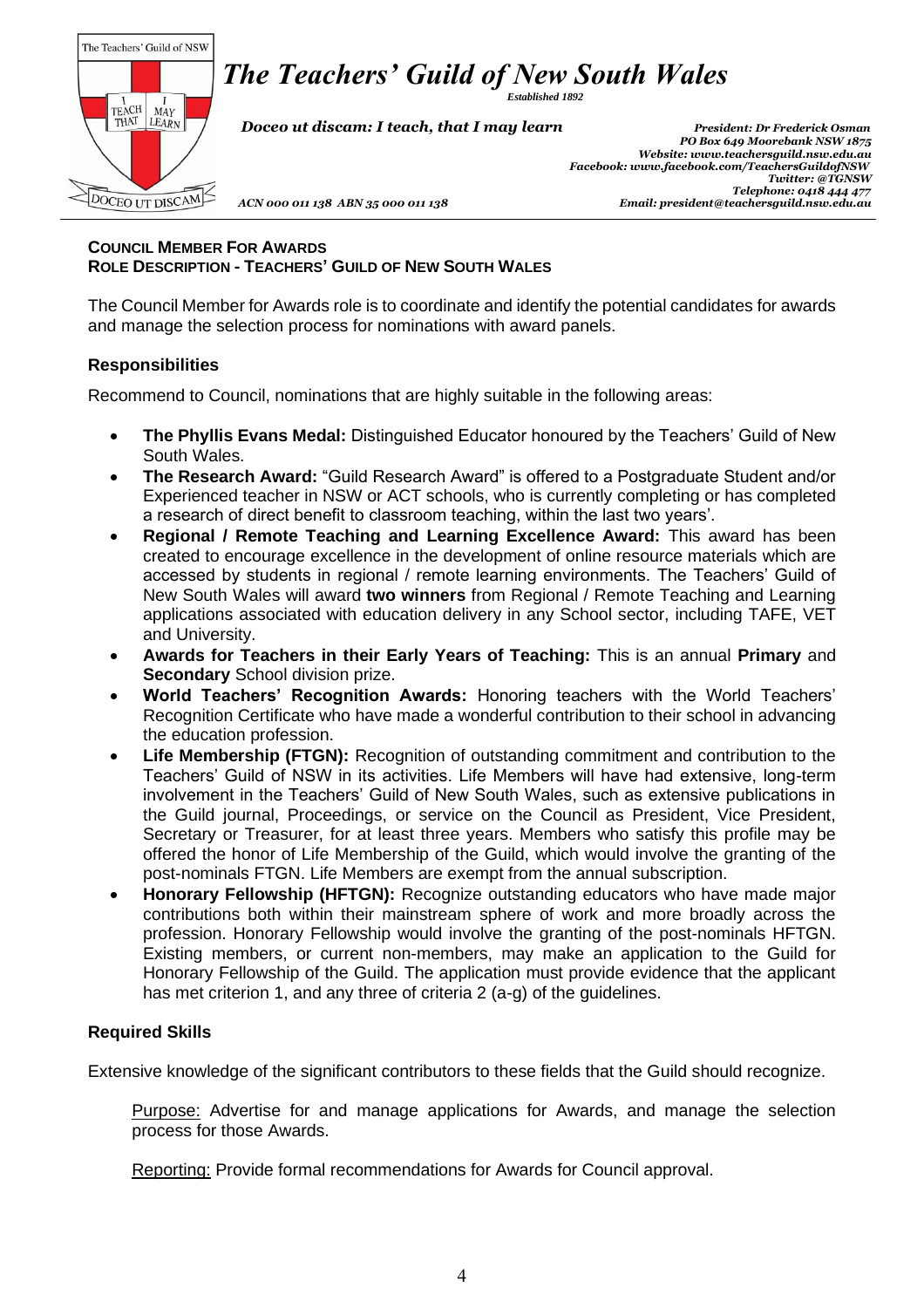The Teachers' Guild of NSW  $\begin{array}{c|c}\n & I & I \\
\text{TEACH} & \text{MAP} \\
\text{THAT} & \text{LEARN}\n\end{array}$ DOCEO UT DISCAM

*Established 1892*

 *Doceo ut discam: I teach, that I may learn President: Dr Frederick Osman*

 *PO Box 649 Moorebank NSW 1875 Website[: www.teachersguild.nsw.edu.au](http://www.teachersguild.nsw.edu.au/) Facebook[: www.facebook.com/TeachersGuildofNSW](http://www.facebook.com/TeachersGuildofNSW) Twitter: @TGNSW Telephone: 0418 444 477 ACN 000 011 138 ABN 35 000 011 138 Email: president@teachersguild.nsw.edu.au*

#### **COUNCIL MEMBER FOR EDUCATORS NETWORK ROLE DESCRIPTION - TEACHERS' GUILD OF NEW SOUTH WALES**

The Council Member for Educators Network role is to coordinate and develop opportunities for professional engagement and the social activities event calendar for full time or part time undergraduate, postgraduate and new educators in New South Wales. The Guild Educators' Network (GEN) seeks to provide support to student teachers and early career teachers by offering friendly advice, informal mentoring and a place to network and share ideas with other teachers

#### **Responsibilities**

- Networking with educators in their own sector and/or level or across sectors and levels, and those with similar interests or with the same years of experience.
- Offering events/social gatherings throughout the year aimed at new educators to teaching in NSW.
- Participation in workshops and conferences with the aim to have this NESA accredited as it will increasingly target specific interests.
- Opportunities to work collaboratively with like-minded professionals to extend the boundaries of educational achievements.
- Opportunities to mentor, or be mentored, for portfolio building, career enrichment and planning; and developing partnerships with other professional associations and universities to expand networking.

#### **Required Skills**

Ability to create a welcoming, nurturing environment for new educators and University students. A future goal of the project is to encourage experienced educators to support and mentor new educators.

Purpose: A project providing opportunities of professional engagement and social activities for full time or part time undergraduate, postgraduate and new educators in New South Wales.

Reporting: Provide a calendar and updates to each Council meeting for ratification.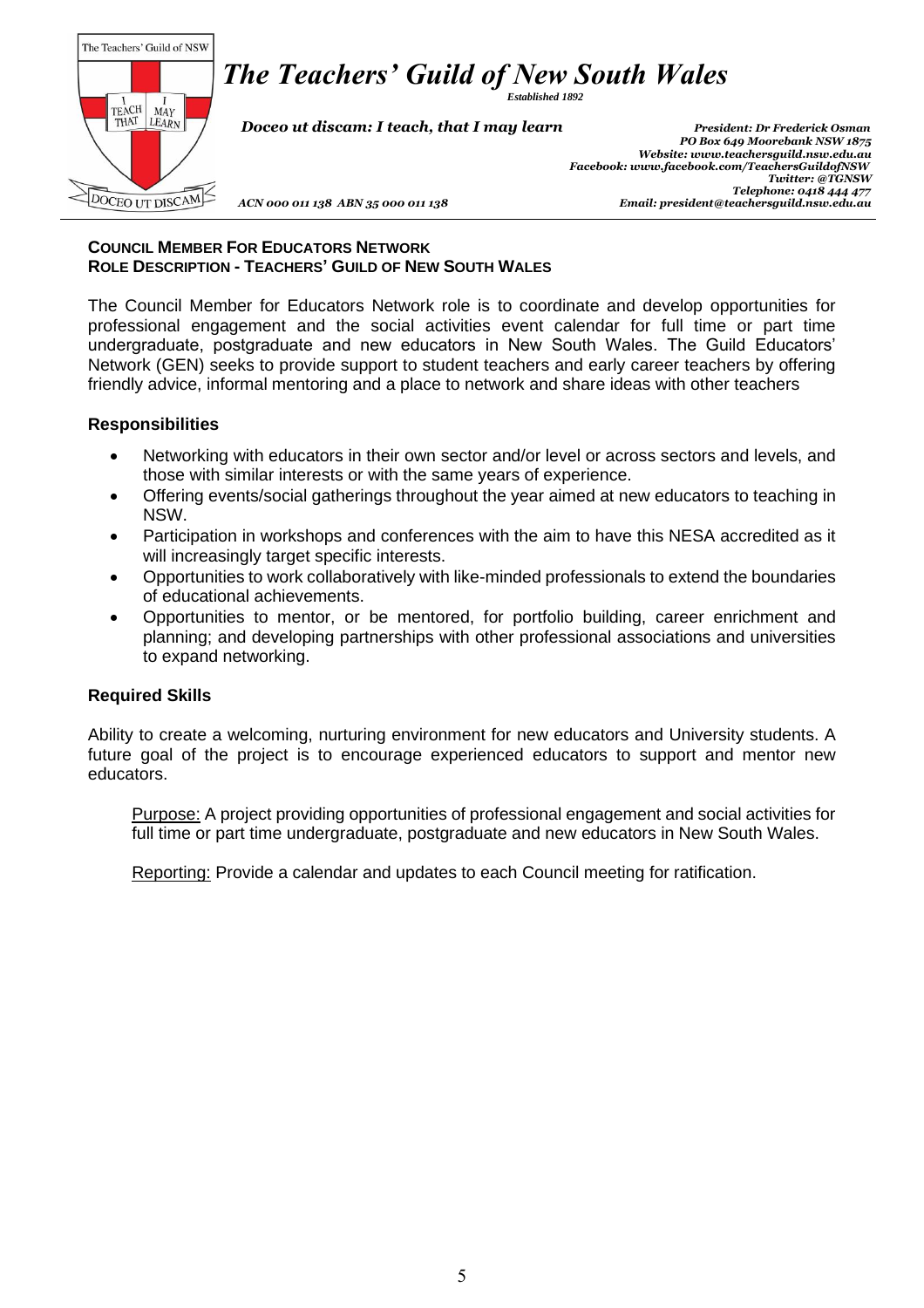*Established 1892*

The Teachers' Guild of NSW  $\left[\begin{array}{c|c} 1 & I \\ \text{TEACH} & \text{MAP} \\ \text{THAT} & \text{LEARN} \end{array}\right]$ DOCEO UT DISCAM

 *Doceo ut discam: I teach, that I may learn President: Dr Frederick Osman*

 *PO Box 649 Moorebank NSW 1875 Website[: www.teachersguild.nsw.edu.au](http://www.teachersguild.nsw.edu.au/) Facebook[: www.facebook.com/TeachersGuildofNSW](http://www.facebook.com/TeachersGuildofNSW) Twitter: @TGNSW Telephone: 0418 444 477 ACN 000 011 138 ABN 35 000 011 138 Email: president@teachersguild.nsw.edu.au*

#### **COUNCIL MEMBER FOR EVENTS ROLE DESCRIPTION - TEACHERS' GUILD OF NEW SOUTH WALES**

The Council Member for Events role is to coordinate and develop opportunities for the professional learning and engagement events calendar for the Teachers' Guild of New South Wales.

### **Responsibilities**

- Develop professional learning events covering a wide range of topics.
- Oversee the staging of each event as part of the events Calendar.
- Ensure the financial viability of each event and the events calendar as a whole.

### **Required Skills**

Ability to develop, strong understanding of the types of events that will attract audiences and event management.

Purpose: Develop and maintain an Events Calendar.

Reporting: Provide Events calendar to each Council meeting for ratification.

#### **COUNCIL MEMBER FOR SPONSORSHIP AND CORPORATE RELATIONS ROLE DESCRIPTION - TEACHERS' GUILD OF NEW SOUTH WALES**

The Council Member for Sponsorship and Corporate Relations role is to coordinate the Guild's sponsorship prospectus in developing relationship management with stakeholders to support partnership opportunities for the awards and conferences calendar for the Teachers' Guild of New South Wales.

#### **Responsibilities**

- Works closely with the Guild corporate contacts to secure funding and sponsorship opportunities for the Teachers' Guild of New South Wales.
- Maintaining key responsibilities with sponsors and providing relationship management with sponsors.

#### **Required Skills**

Ability to engage new and existing corporate relations to the types of partnership opportunities that will support the Guild's sponsorship prospectus for the awards and conferences calendar.

Purpose: Develop and maintain sponsorship for the Awards and Conferences Calendar.

Reporting: Provide a calendar and updates to each Council meeting for ratification.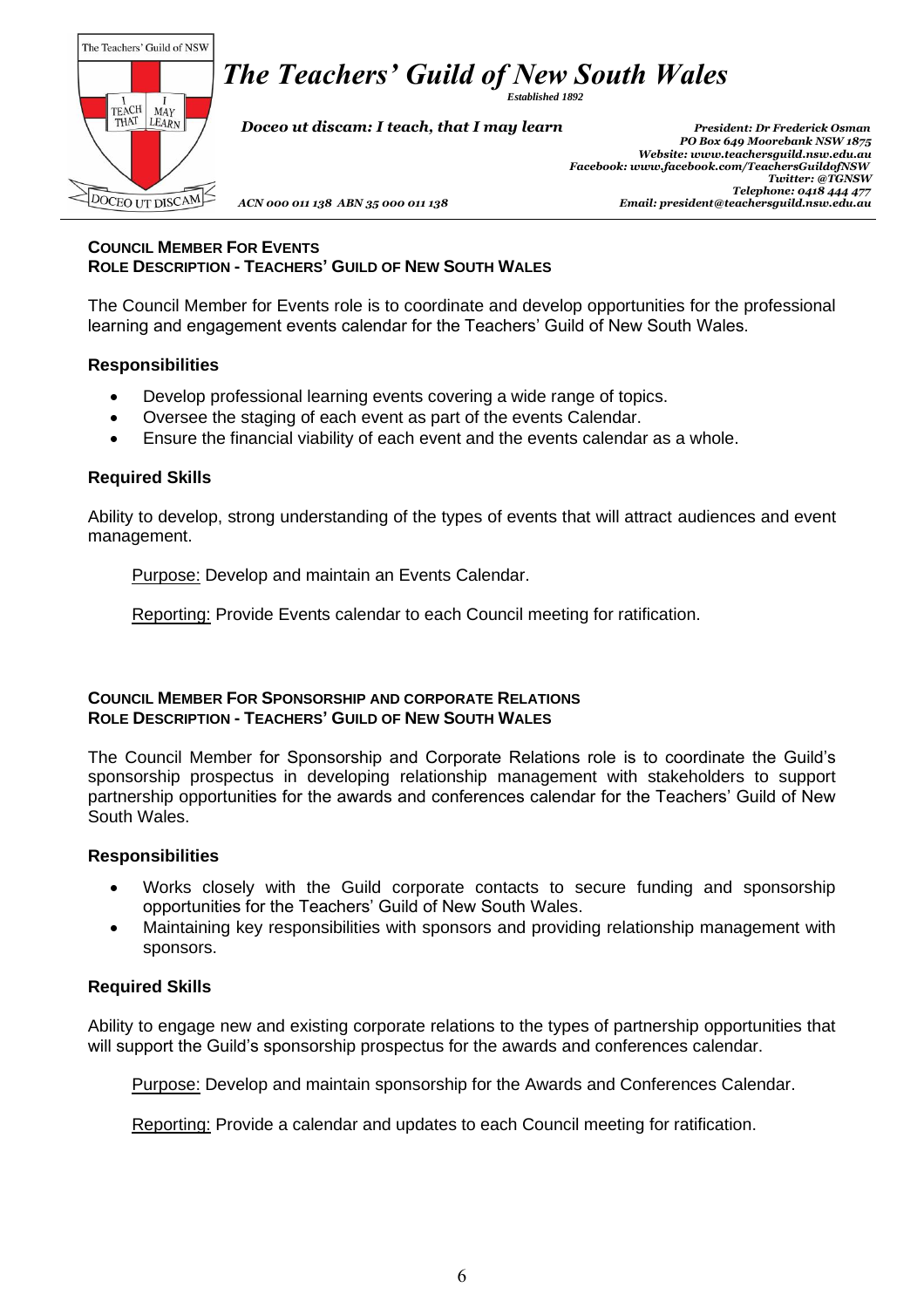*Established 1892*

The Teachers' Guild of NSW  $\left[\begin{array}{c|c} 1 & I \\ \text{TEACH} & \text{MAP} \\ \text{THAT} & \text{LEARN} \end{array}\right]$ DOCEO UT DISCAM

 *Doceo ut discam: I teach, that I may learn President: Dr Frederick Osman*

 *PO Box 649 Moorebank NSW 1875 Website[: www.teachersguild.nsw.edu.au](http://www.teachersguild.nsw.edu.au/) Facebook[: www.facebook.com/TeachersGuildofNSW](http://www.facebook.com/TeachersGuildofNSW) Twitter: @TGNSW Telephone: 0418 444 477 ACN 000 011 138 ABN 35 000 011 138 Email: president@teachersguild.nsw.edu.au*

#### **COUNCIL MEMBER FOR EDITORIAL ROLE DESCRIPTION - TEACHERS' GUILD OF NEW SOUTH WALES**

The Council Member for Editorial role is to coordinate and develop articles for publications in the newsletters of The Australian Teachers Newsletter and Proceedings of the Teachers' Guild of New South Wales.

#### **Responsibilities**

- Coordinate and develop articles for publications in biannual newsletters of The Australian Teacher Newsletter of the Teachers' Guild of New South Wales and Proceedings of the Teachers' Guild of New South Wales.
- Maintaining high-quality editorial content and flow of articles to stimulate discussion, provide insight for educators across our systems of education.

## **Required Skills**

Ability to coordinate and develop articles for publications in raising awareness for the Teachers' Guild of New South Wales.

Purpose: Develop and coordinate the Guild's publications with high-quality editorial content and flow of articles in raising awareness for teachers and educators across our systems of education.

Reporting: Provide updates to each Council meeting for ratification.

#### **COUNCIL MEMBER FOR ADVOCACY ROLE DESCRIPTION - TEACHERS' GUILD OF NEW SOUTH WALES**

The Council Member for Advocacy role is to be a voice for the Teachers' Guild of New South Wales in providing awareness with high-quality blogs and social media opportunities across our systems of education.

#### **Responsibilities**

- Coordinate the Teachers' Guild of New South Wales social media platforms which include Twitter, Instagram, LinkedIN and Facebook in providing a voice for the Guild in building relationships with teachers and educators.
- Maintaining and raising the Guild's social media opportunities with publications, events and awards nominations for the Teachers' Guild of New South Wales across our systems of education.

## **Required Skills**

Ability to engage teachers and educators who are leading, preparing students and communities across our systems of education with social media opportunities in raising awareness for the Teachers' Guild of New South Wales.

Purpose: To develop the Guild's voice in providing advocacy with high-quality professional social media opportunities in raising awareness for teachers and educators across our systems of education.

Reporting: Provide updates to each Council meeting for ratification.